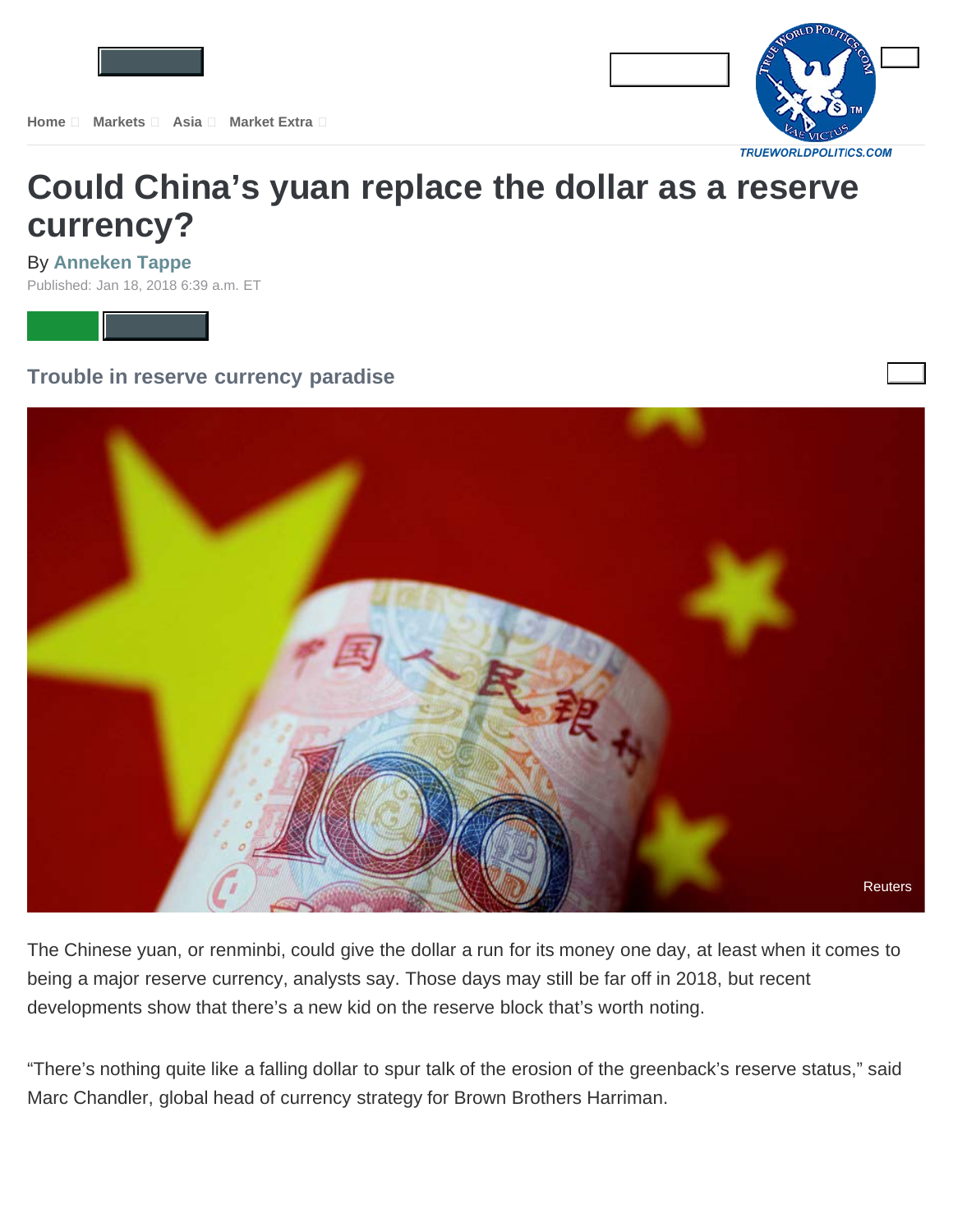## Advertisement

The U.S. dollar **[DXY, +0.46%](https://www.marketwatch.com/investing/index/dxy?mod=MW_story_quote)** is the world's leading reserve currency, but it isn't the only one. The euro **[EURUSD, -0.6591%](https://www.marketwatch.com/investing/currency/eurusd?mod=MW_story_quote)** , British pound **[GBPUSD, -0.5983%](https://www.marketwatch.com/investing/currency/gbpusd?mod=MW_story_quote)** , Japanese yen **[USDJPY, +0.03%](https://www.marketwatch.com/investing/currency/usdjpy?mod=MW_story_quote)** and also China's yuan **[USDCNY, +0.6735%](https://www.marketwatch.com/investing/currency/usdcny?mod=MW_story_quote)** are up there with it.

Given the U.S. dollar's poor performance compared to its major rivals in 2017, talk of diversifying into different reserve currencies in the new year has increased.

For example, analysts expect a pickup in euro-buying from the reserve community in 2018 after the shared currency was such a steady outperformer last year. But there has also been more talk about the yuan of late, including a yuan-denominated oil benchmark, another dollar-dominated area.

This week, the Bank of France confirmed that it held the Chinese currency as part of its reserves, while the German central bank said it will add yuan to its arsenal in the future. Meanwhile, China is also reportedly diversifying its FX reserves.